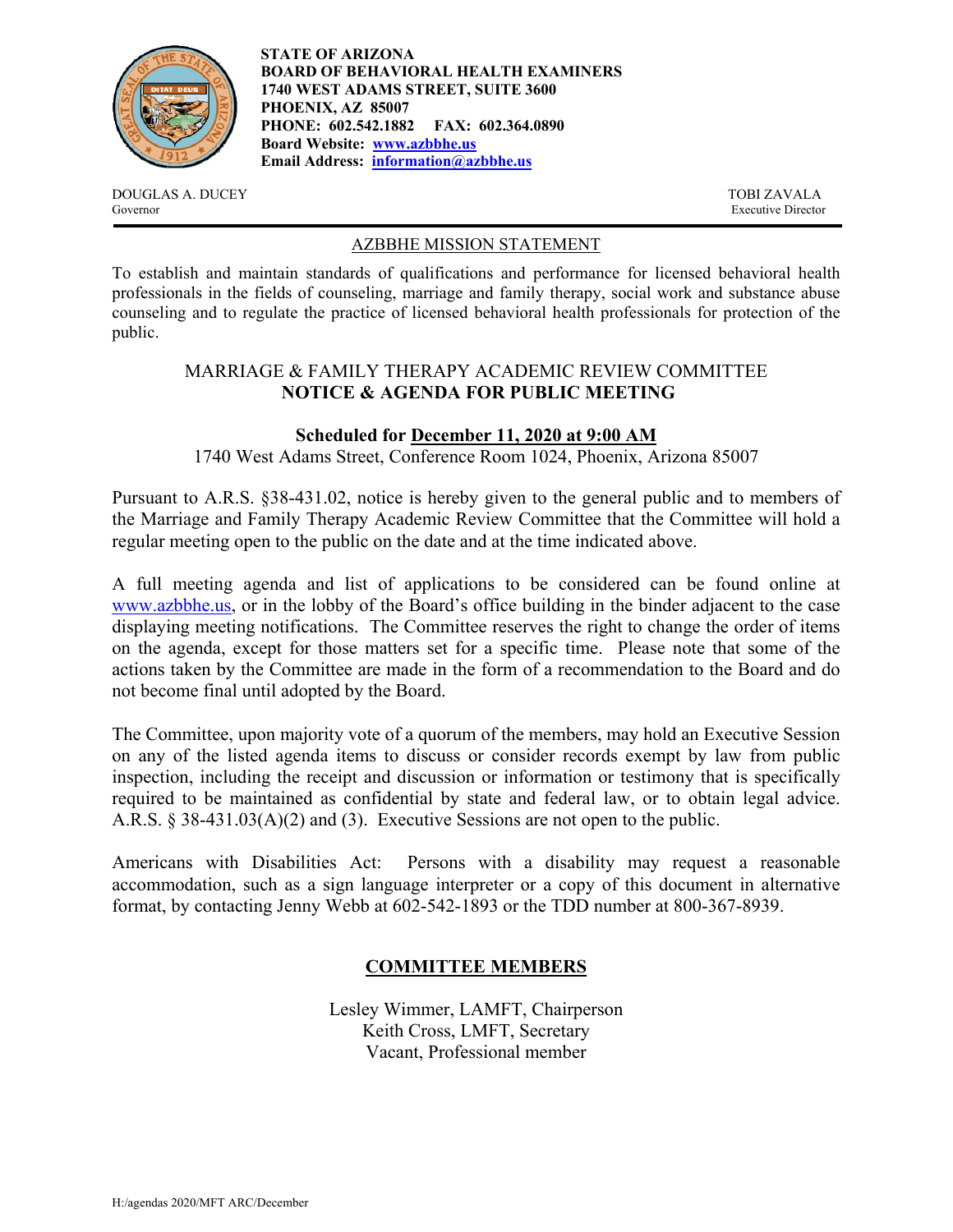The agenda for the meeting is as follows:

# **1. Call to order**

**2. Roll call** (staff)

# **3. Minutes: Review, consideration and action.**

*A. September 18, 2020, general meeting minutes* 

## **4. Report from the Chair**

The Committee may go into executive session to discuss confidential records pursuant to A.R.S. §38-  $431.03(A)(2)$  or to obtain legal advice pursuant to A.R.S. §38-431.03(A)(3).

 *None* 

## **5. Report from the Executive Director and/or staff**

The Committee may go into executive session to discuss confidential records pursuant to A.R.S. §38-  $431.03(A)(2)$  or to obtain legal advice pursuant to A.R.S. §38-431.03(A)(3).

*A. General agency operations* 

## **6. Assistant Attorney General's Report**

The Board may go into executive session to discuss confidential records pursuant to A.R.S. § 38-  $431.03(A)(2)$  or to obtain legal advice pursuant to A.R.S. §38-431.03(A)(3).

 *None* 

## **7. Supervisor exemption request: review, consideration and action**

- *A. Terry Spearman (Sally Mead, LCSW, outside clinical supervisor)*
- *B. Erin Plattner (Erin Lowry, LCSW, outside clinical supervisor)*
- *C. Steven Guthrie (Shoshana Elkins, LCSW, outside clinical supervisor)*
- *D. LaShunda Armstrong (Lindsey Love, LCSW, outside clinical supervisor)*
- *E. Cyrus Behrana (Vaun Williams, LPC, outside clinical supervisor)*

# **8. Consent agenda: review, consideration and action regarding 60-day extension request for deficiencies and 90-day extension for examination**

- *A. Jessica Lee, LMSW applicant (60-day deficiency extension)*
- *B. Kjerstin Johnson, LCSW applicant (60-day deficiency extension)*
- *C. Roxana Amaton, LPC applicant (60-day deficiency extension)*
- *D. Sivan Raine, LPC applicant (60-day deficiency extension)*
- *E. Carol DeNomme, LCSW applicant (60-day deficiency extension)*
- *F. Kimberly Craig, LPC applicant (60-day deficiency extension)*
- *G. Barry Hancock, LAMFT applicant (60-day deficiency extension)*
- *H. Joy Irons, LMFT applicant (60-day deficiency extension)*
- *I. Jennifer McClure, LAMFT applicant (60-day deficiency extension)*
- *J. Ruth Morgan Spann, LAC applicant (90-day exam extension)*
- *K. Shannon Coonce, LAC applicant (90-day exam extension)*

# **9. Exam accommodation and/or 90-day waiver request: review, consideration and action**

- *A. Yasel Mendoza-Patterson, LMSW applicant (exam accommodation)*
- *B. Gwendolyn Foehringer, LAC applicant (exam accommodation)*
- *C. Shatha Musleh, LAC applicant (exam accommodation)*